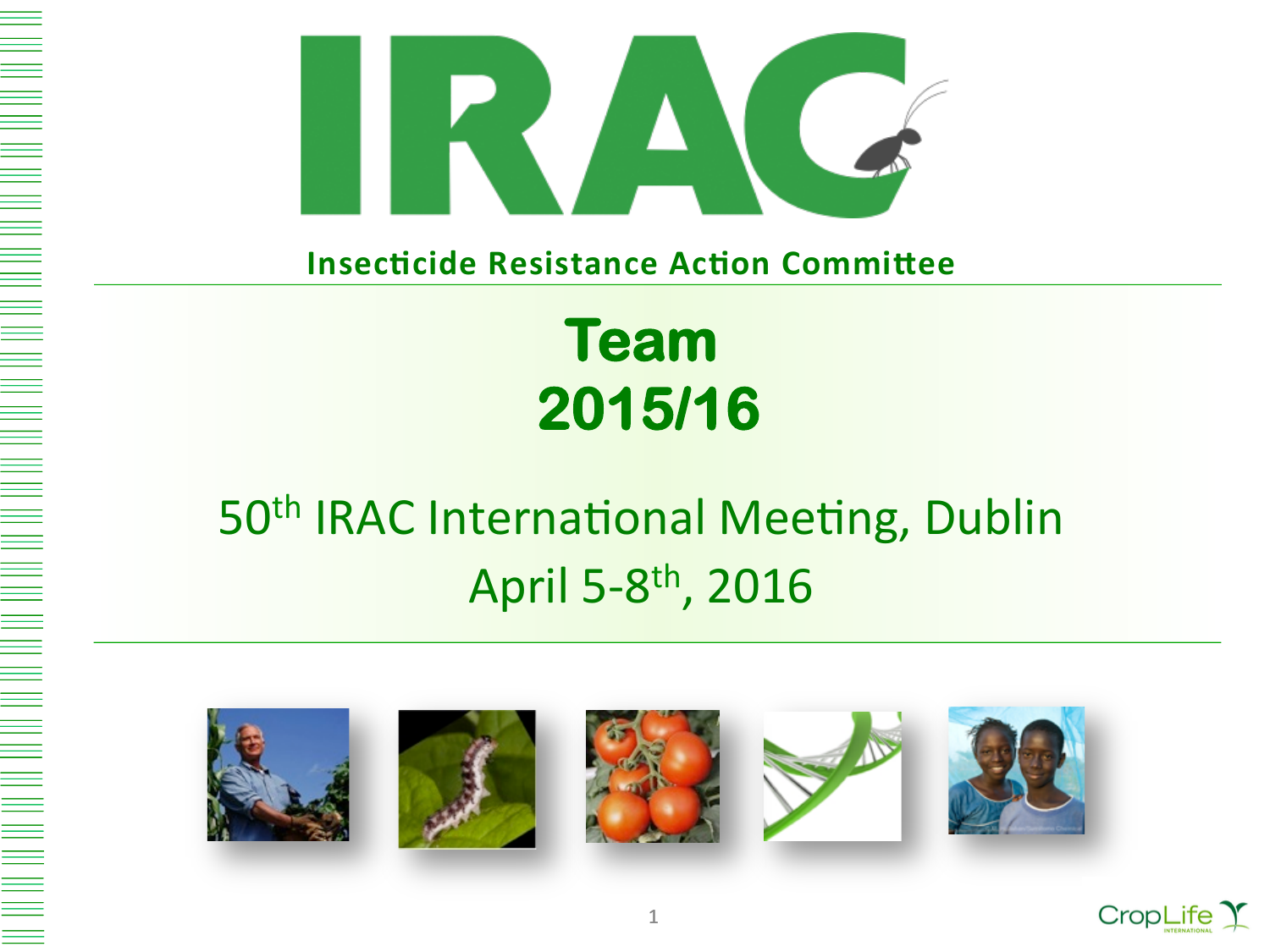## **Arthropod Pesticide Resistance Database (APRD) Update http://www.pesticideresistance.org**

- 2015 upgrade of database
	- International paid \$10,000
	- $-$  Starting in 2015, International pays \$7,500/year and IRAC-US pays \$12,500/year to maintain
	- New database platform
	- Increased search capabilities
		- Country of origin
		- **IRAC MoA**
		- Arthropod order or family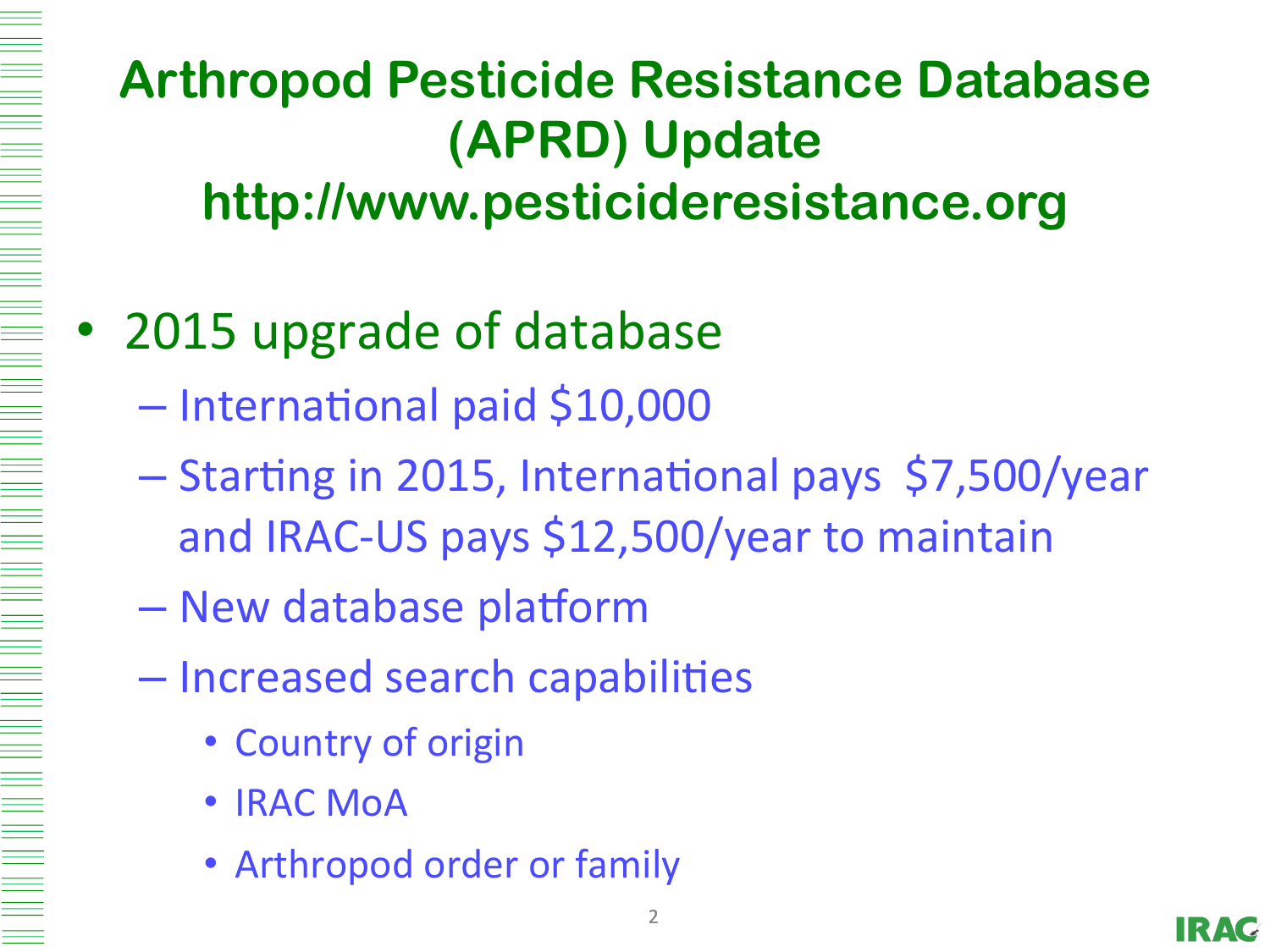### **New Resistance Database Figures**

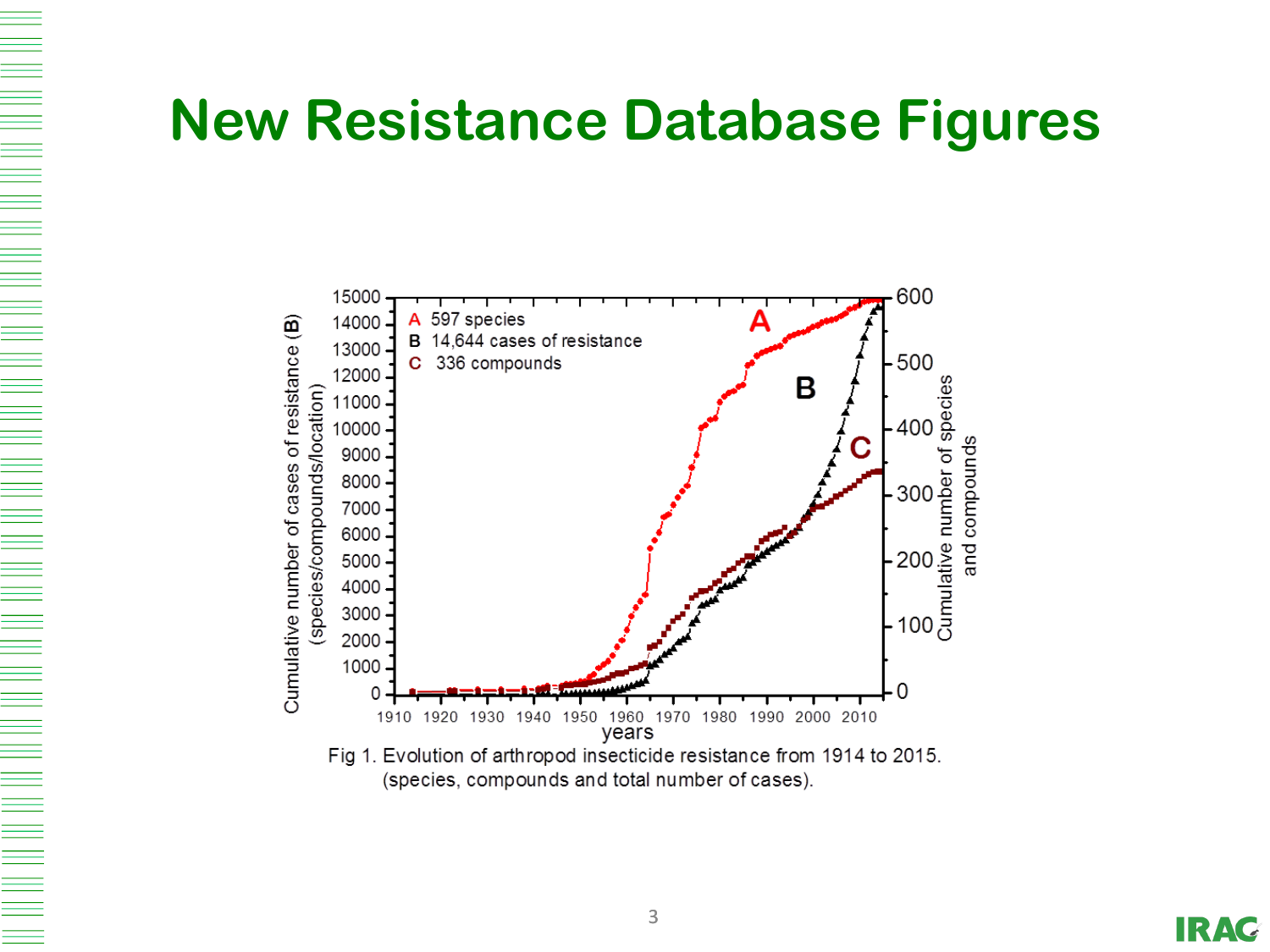# **New Resistance Database Figures**

| <b>Top 20 Arthropods</b><br>by Cases of Resistance |     |
|----------------------------------------------------|-----|
|                                                    |     |
| Helicoverpa armigera                               | 758 |
| Bemisia tabaci                                     | 578 |
| Rhipicephalus microplus                            | 560 |
| Aedes aegypti                                      | 536 |
| Spodoptera exigua                                  | 514 |
| Spodoptera litura                                  | 510 |
| Tetranychus urticae                                | 479 |
| <b>Myzus persicae</b>                              | 433 |
| Nilaparvata lugens                                 | 396 |
| Musca domestica                                    | 358 |
| Meligethes aeneus                                  | 355 |
| Leptinotarsa decemlineat                           | 296 |
| Culex quinquefasciatus                             | 296 |
| Aphis gossypii                                     | 261 |
| Blattella germanica                                | 219 |
| Panonychus ulmi                                    | 197 |
| Aedes albopictus                                   | 195 |
| Cydia pomonella                                    | 191 |
| Frankliniella occidentalis                         | 165 |

### Table 1. Top 20 Arthropods by Cases of

**Resistance.** This table shows the number of cases associated with the top twenty most resistant species reported in the database.

| <b>Top 20 Countries</b>         |  |      |  |  |
|---------------------------------|--|------|--|--|
| by Cases of Resistance          |  |      |  |  |
| <b>European Union</b>           |  | 3520 |  |  |
| <b>United States of America</b> |  | 2621 |  |  |
| China                           |  | 1923 |  |  |
| Pakistan                        |  | 1693 |  |  |
| Australia                       |  | 677  |  |  |
| <b>Brazil</b>                   |  | 534  |  |  |
| India                           |  | 499  |  |  |
| Japan                           |  | 453  |  |  |
| Canada                          |  | 331  |  |  |
| Mexico                          |  | 282  |  |  |
| Spain                           |  | 267  |  |  |
| France                          |  | 255  |  |  |
| <b>Turkey</b>                   |  | 210  |  |  |
| Czech Republic / Czechia        |  | 198  |  |  |
| <b>South Korea</b>              |  | 198  |  |  |
| Colombia                        |  | 195  |  |  |
| <b>Thailand</b>                 |  | 163  |  |  |
| Greece                          |  | 153  |  |  |
| Germany                         |  | 152  |  |  |
| United Kingdom                  |  | 152  |  |  |

country with the most reported cases of resistance. **Table 2. Top 20 Countries by Cases of Resistance.** This table shows the total number of cases reported from the top twenty most resistant countries listed in the database arranged from the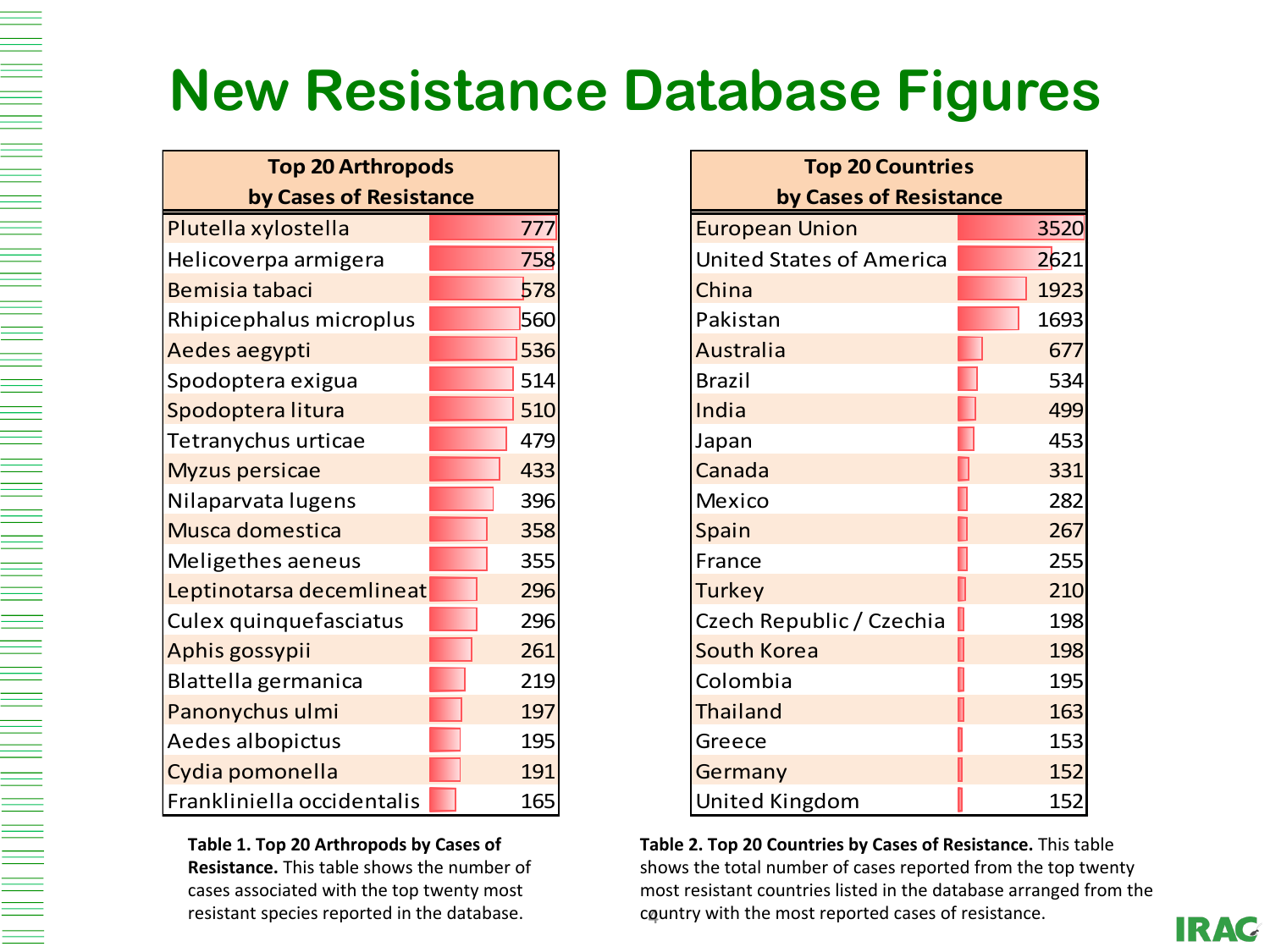# **Arthropod Pesticide Resistance Database (APRD) Update**

- Future improvements to database
	- Working with Beta version
		- Expected ready 2016 late summer/early fall
		- Multiple search parameters simultaneously
		- Type of resistance (field-evolved or lab)
		- Graphic displays updated as new cases added to database
- What other improvements would IRAC like to see? Give feedback to Mark!